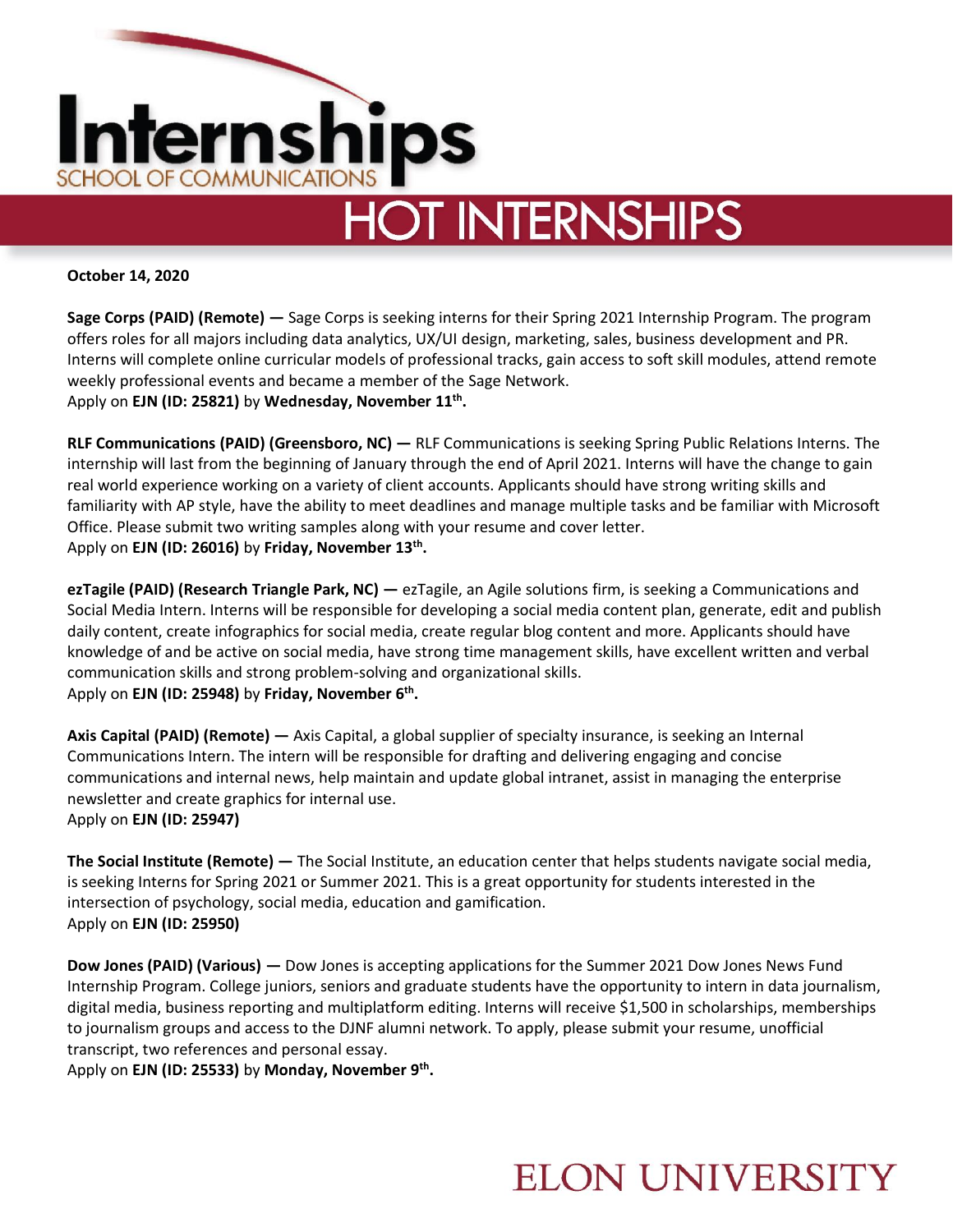



**Coleman Research (PAID) (Raleigh, NC) —** Coleman Research is seeking a Summer Marketing/HR Intern. The intern will be responsible for generating and curating content for social media, write and schedule content to business professionals, create graphics/posts using marketing tools and prepare content to increase traffic to the company website. Applicants should have experience with social media tools and techniques, exceptional writing skills and experience with Microsoft Office Suite. Apply on **EJN (ID: 25901)** 

**Elon University - Center for Design Thinking (Elon, NC) —** The Center for Design Thinking is seeking a driven and detail-oriented Student Intern. The intern will help plan, coordinate and executive the Design Forge, a two-day convening on Design Thinking that brings together practitioners and researchers. This position runs from November

through the 2021 academic year. Apply on **EJN (ID: 25902)** by **Saturday, October 31st .**

**Fidelity Investments (PAID) (Boston, Jacksonville, Durham or Rhode Island) —** Fidelity Investments is accepting applications for the Summer 2021 Undergraduate Internship Program. Interns will complete a 10-12-week internship in business operations, corporate finance, customer/client services, human resources, internal audit, marketing & communication or sales & relationship management. Interns will bring a fresh perspective and eagerness to help solve business challenges, find opportunities for improvement and think about business and customers in a different way.

Apply on **EJN (ID: 25849, 25850, 25847, 25852)** by **Tuesday, October 20th .** 

**Converse (PAID) (Boston, MA) —** Converse is seeking a Design Intern for Summer 2021. The program starts on June 7<sup>th</sup> and runs for 11 weeks. Applicants must be currently enrolled as a full-time college student with an anticipated graduation date between December 2021 and June 2022. Apply on **EJN (ID: 25840)** 

**Converse (PAID) (Boston, MA) —** Converse is seeking a Marketing Intern for Summer 2021. The program starts on June 7<sup>th</sup> and runs for 11 weeks. Applicants must be currently enrolled as a full-time college student with an anticipated graduation date between December 2021 and June 2022. Apply on **EJN (ID: 25839)** 

**Converse (PAID) (Boston, MA) —** Converse is seeking a Product & Merchandising Intern for Summer 2021. The program starts on June  $7<sup>th</sup>$  and runs for 11 weeks. Applicants must be currently enrolled as a full-time college student with an anticipated graduation date between December 2021 and June 2022. Apply on **EJN (ID: 25843)** 

**Capwell Communications (PAID) (Remote) —** Capwell Communications is seeking a Public Relations Intern. Intern must be self-motivated and eager to learn. This position is fully remote. The inter will need to work part-time hours. Interest in health and wellness brands is required. Apply on **EJN (ID: 25835)** 

**McClatchy (PAID) (Raleigh, NC) —** The News & Observer is seeking a Summer 2021 Newsroom Intern. Interns will work full-time for 10 weeks. The internship is open to sophomores, juniors, seniors and graduating seniors. Each intern is assigned an editor and mentor to oversee the work. Applicants should have solid news judgment, accuracy and high ethical standards, an understanding of the professional use of social media and a collaborative work ethic. Apply on **[Here](https://www.linkedin.com/jobs/search/?currentJobId=2159736387&geoId=103644278&keywords=news%20intern&location=United%20States)** by **Monday, November 9th at 9:00 a.m.**

## **ELON UNIVERSITY**